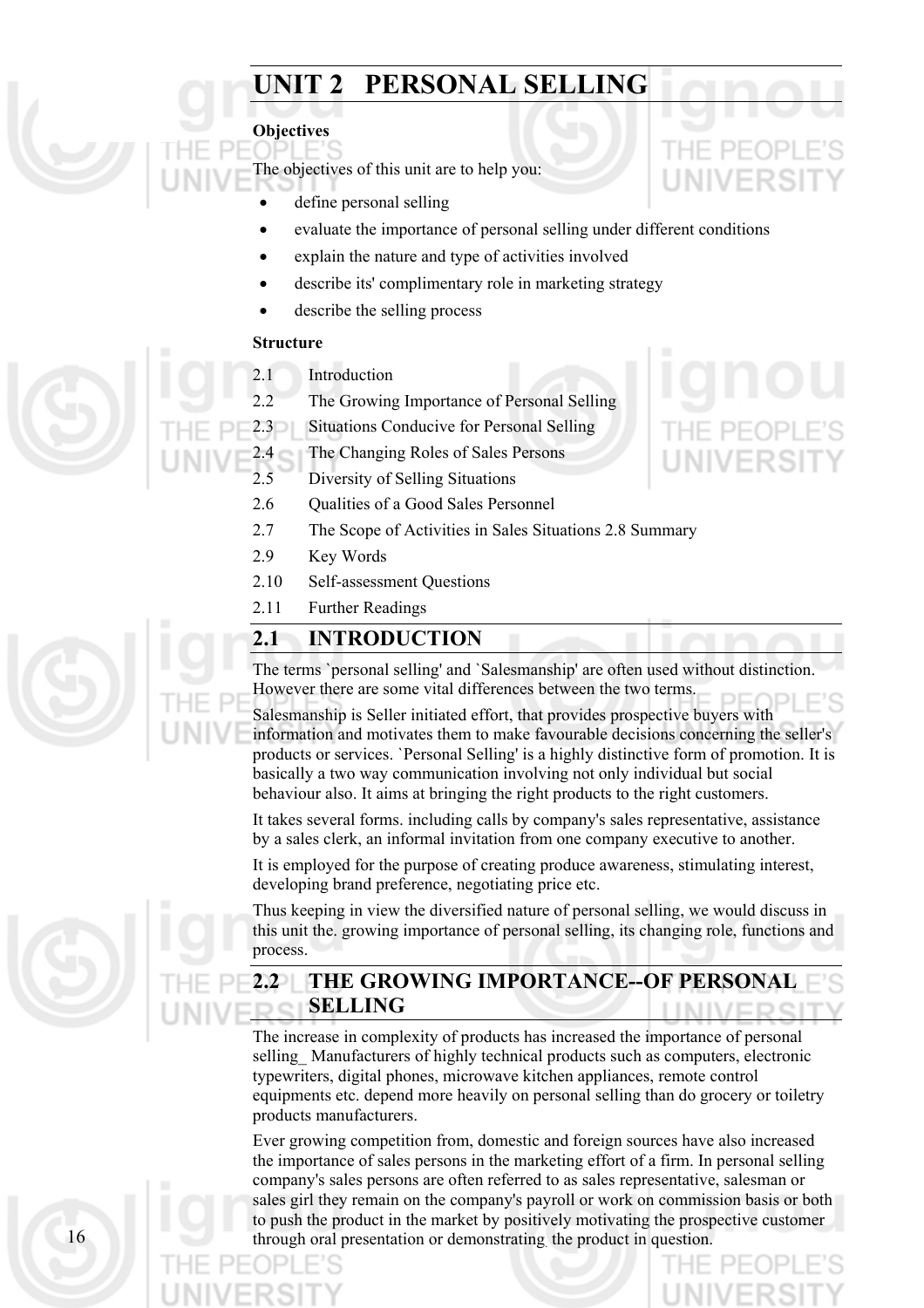Consumers want all sorts of goods and services but inertia may keep them from<br>huving Sales efforts stimulate the consumption process by reducing people's inherent buying. Sales efforts stimulate the consumption process by reducing people's inherent reluctance to make purchase decision. In fact sales person act as catalyst in the market place..

When the nature of the product is such that the buyer needs special information in order to use it properly, sales representative acts as a consultant to consumer, to apprise them of products technicalities and usage. Sales persons also work out the details of manner and timing of given physical possession.

In case of industrial products, the promotion mix mostly consist of personal selling rather than advertising. Being high value and complex product, personal contact with the customer is essential to convince him of the product's quality and utility.

On the other hand, consumer product companies use personal selling together with advertising, to influence prospect to try their brand. But tersonal selling in this case cannot substitute for advertising, it can only be used tactically to intensify marketing effort, mainly because it is expensive.

Personal selling is more effective during product launching stage.

For example: McDowell, used personal selling tactics during launching of soft drink "SPRINT" in Delhi.

Similarly Eureka Forbes a manufacturer of appliances which includes vacuum cleaner and a number of home care appliances adopted personal selling for its premium product vacuum cleaners. Since the vacuum cleaner is a high value product and the concept is fairly new to the Indian market, demonstration is necessary to convince buyers, and personal selling has successfully achieved this. Other Companies e.g. Johnson and . Johnson for its product in the so called `embarrassment' category, like sanitary napkins or contraceptive used personal selling successfully.

During the product launching stage companies selling products like Richbru Coffee, Signal Toothpaste, Surf, Dalda etc. utilised personal selling efforts.

The importance of Personal Selling in the Indian context stands out due to the following factors:

In the absence of the availability of all India media many companies find it expedient to extensively use personal selling to achieve their promotional objectives.

Companies which cannot afford a large outlay for advertising on a regular basis also find personal selling a more reliable method.

The vast network of our distribution system needs the support of the manufacturer sales force for market combing as well as development.

Low levels of literacy and lack of adequate customer education regarding various products, make personal selling a very effective method in product adoption particularly in the rural markets.

Orientation of Indian Consumers are such that they want the best value for their money, owing to high marginal value of rupee, which necessitates personal selling.

The factors discussed above individually or in combination make personal selling an integral part of the communication mix of the company.

# **2.3 SITUATIONS CONDUCIVE FOR PERSONAL SELLING**

In certain marketing situations, personal selling provides an effective and efficient solution to most of the selling problems. However its economic efficiency relative to other element of the marketing mix needs to be thoroughly appraised.

Now we will discuss some of the situations when personal selling in a company becomes more relevant.

**1) Product Situation** 

Personal Selling is relatively more effective and economical in case:

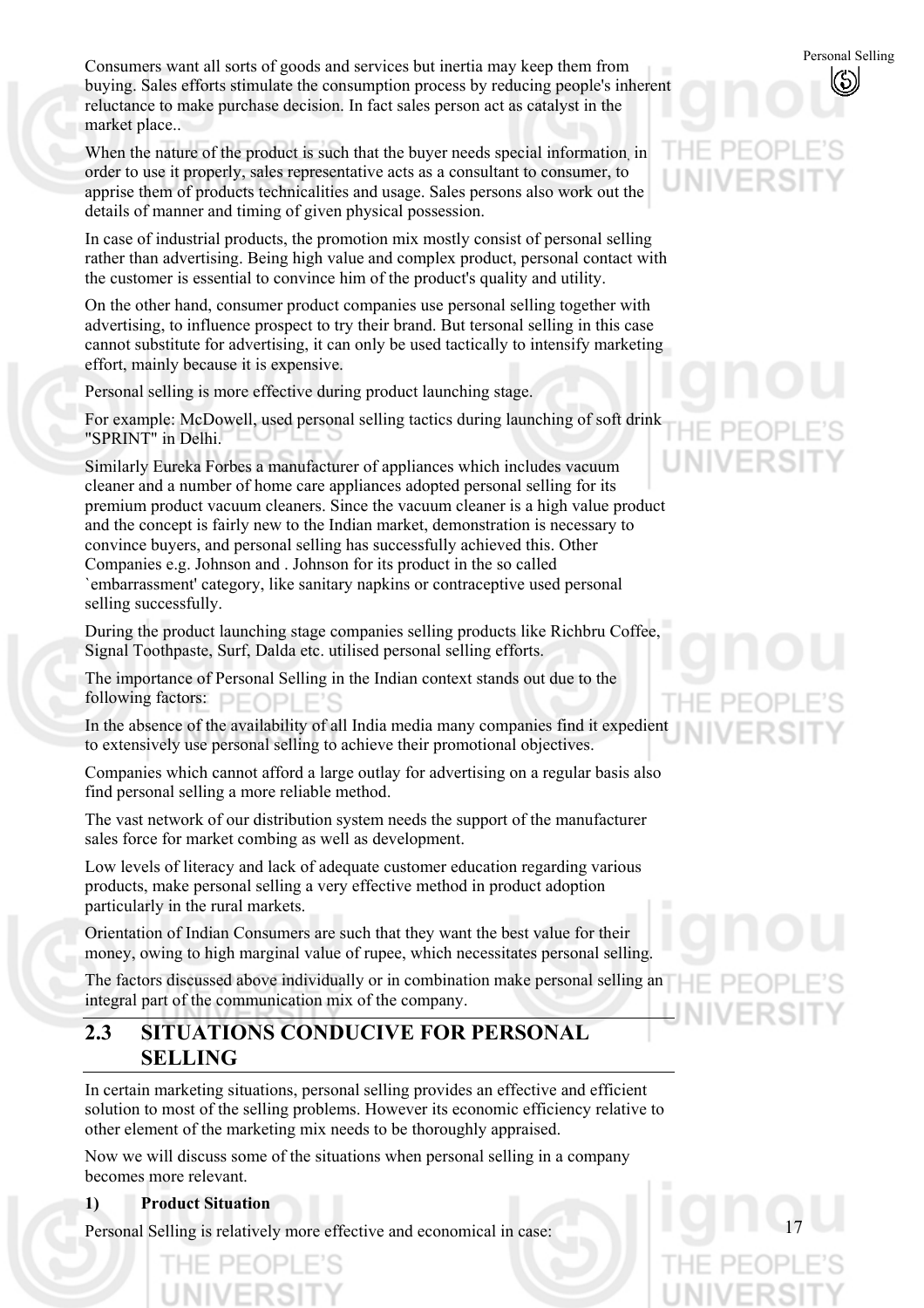#### Sales Management: Basic Function

- a) When a product is of a high unit value like xeroxing machine, computers etc.
- b) When a product is in the introductory state of its life cycle and require creation of core demand.
- c) A product requires personal attention to match specific consumer needs e.g. insurance policy.
- d) Product requires demonstration e.g. most of the industrial products.
- e) Product requires after-sales service.
- f) Product has no brand loyalty or very poor brand loyalty.

## **Market Situation**

Personal selling situation can be best utilised when:

- a) A company is selling to a small number of large-size buyers.
- b) A company sells in a small-local market or in government or institutional market.
	- Desired middle men or agents are not available.
- d) An indirect channel of distribution is used for selling to merchant-middlemen only.

THE PEOPLE'S

### **Company Situation**

c)

Personal selling is relatively more effective and economical when:

- a) The company is not in a position to identify and make use of suitable nonpersonal communication media.
- b) A company cannot afford to have a large and regular advertising, outlay. Consumer Behaviour Situation

Personal selling is more effective when:

- a) Purchases are valuable but infrequent.
- b) Consumer needs instant answers to his questions.
- c) Consumer requires persuasion and follow-up in the face of competitive pressures.



# **2.4 THE CHANGING ROLES OF SALES PERSONS**

Now we would discuss, the changing role of sales persons. Owing to the increasing importance of personal selling in recent times, the concept of personal salesman has undergone a seachange from a fast talker to consultant.

Now before discussing the selling styles one point should, be noted that only welldeveloped and established companies have reached to consultant stage level, every selling task does not require this. Still one or more than one strategies of personal selling discussed here are used in Indian companies. Table 1 shows-the activities relevant to the use of each strategy.

#### **Table 1**

#### **The Changing Roles of the Sales Representative**

Strategies for Selling Activities

- Business Management **•** Manage accounts and Territory strategies as a strategic business unit
	- **•** Invest time and expenses in the most profitable opportunities
	- **•** Sell to meet the clients total system and long term needs. Be a consultant
- Client Profit-Planning **•** Become part of the clients' plan
- Strategies **•** Expand to other department<br>**•** Find new uses for your product
	-
	- **•** Services are an important part of the offer at this point.
	- The customer become a client.
	- Perceive, classify and serve the customer's needs.
- Negotiation Strategies **•** The product is adjusted to meet the customer's need.
	- **°** The representative understands the immediate and narrow needs of the customers.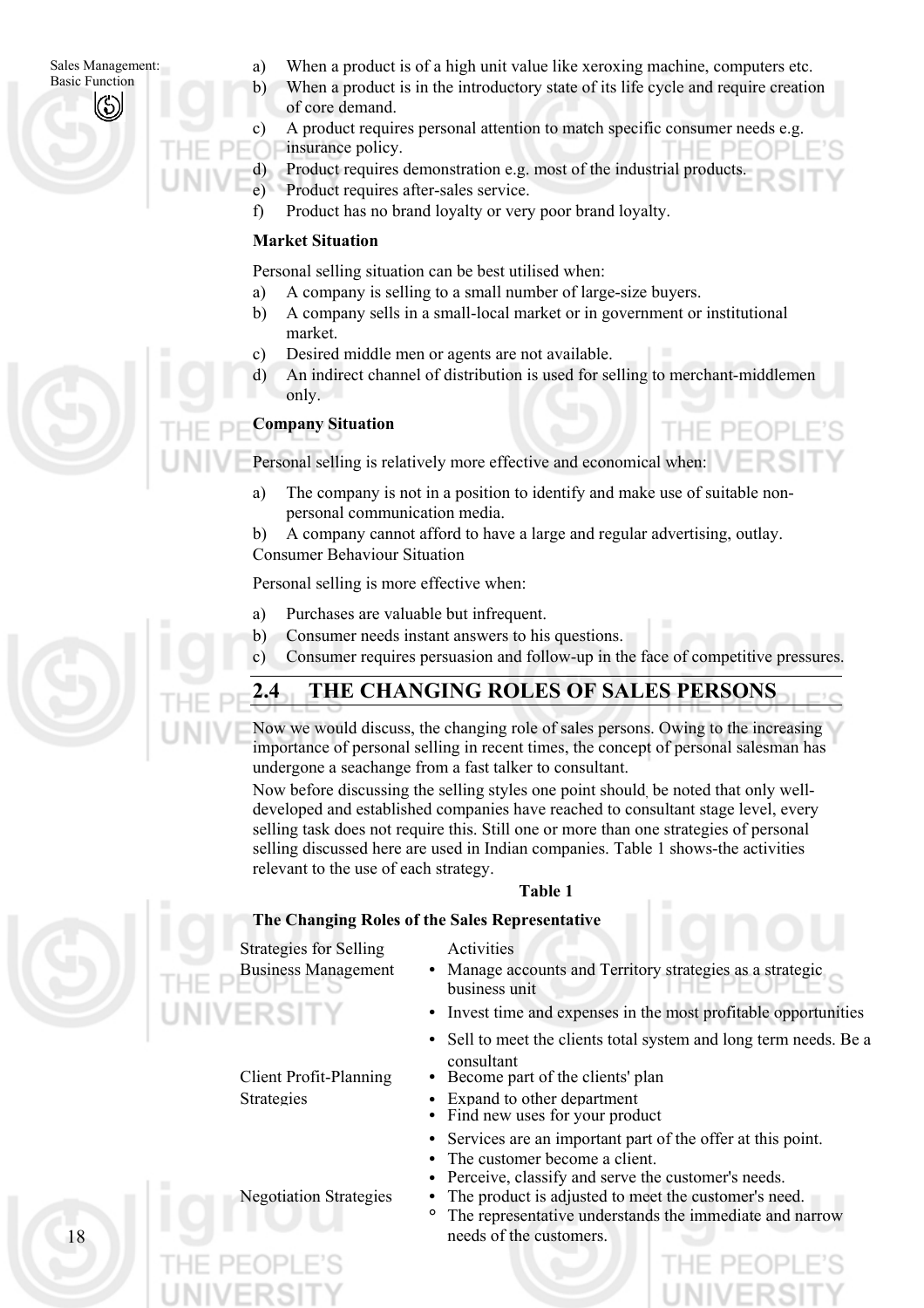Persuasion Strategies • The representative tries to fit the customers into the existing product mix by skillfully overcoming objections.

Communication Strategies **•** The representative is a personal communicator, providing product and service information close to the point of the buying decision

**Adapted From :** M. Haven, J. Cribben and H. Keiser, Consultative Selling American Management Association, Inc. New York<sub>9</sub>1970 eds., G.D. Huges and C.H. Singler `Strategic Sales Management' Addison-Wesley Publishing Co. London,1983, Page 7.

#### **Communication Strategies**

At the lowest level of personal selling, the sales representative is an alternate medium for communicating information about the product or service offered by company. The only strategy appropriate for increasing .sales at this level is walking more and talking more. There is little reason to use representatives as a communication medium when there are alternative mass communication media like press, radio, television available.

### **Persuasion Strategies**

The persuasion level requires the sales representatives to go beyond the role of a mere communicator to the role of understanding at least. the immediate and narrow needs of the customers. At this stage, the sales representative tries to fit the customer into the existing product or service mix by skillfully anticipating and overcoming objection. This is what Indian market is experiencing.

#### **Negotiation Strategies**

During negotiation, the product and commercial terms are adjusted to meet the customer's needs rather than just attempting to skillfully overcoming objections as practiced in previous stages. The critical skill at this stage of selling is analysing and understanding the customer needs and determining how the company's products and services can meet these needs. At this point, the customer becomes a client and the. process of consultative selling begins.

## **Client Profit-planning Strategies**

In India, client profit-planning strategy is applicable in industrial product selling. The representative is put to work with clients team to learn about profit-planning system, product, finance, marketing, research and development and future plans etc. so that the product meeting the client's needs could be developed.

#### **Business Management Strategies**

At this stage professional representative is responsible for managing territory as a strategic business unit-investing time and expenses in most profitable manner. Few Indian Companies are using a system of national account management (like Modi Xerox) in which manager is responsible for all sales to a few key accounts. Territory representatives along with sales managers and accounts managers develop business strategies and bottom line responsibility to meet objectives of the organisation.

# **2.5 DIVERSITY F SELLING SITUATIONS**

All of us being consumers often come across variety of selling situations. Differences in marketing factors cause each company to have individualised selling styles. Each different type of selling job requires the sales person-to perform' a variety of different tasks and activities under different circumstances. The job of a soft drink driver salesperson who calls in routine fashion on a number of retail stores is different from that of a computer sales person who sells a system for managing information to executive of a consultancy firm.

Before categorising sales persons into basic selling styles, one convenient way to classify, the many different types of sales job is to array them on the basis of the creative skill required in the job, from simple service - or repeat order selling to the complex developmental selling. Let us now discuss the different kinds of selling positions prevalent 'in Indian companies.

THE PEC

Personal Selling

 $\mathcal{S})$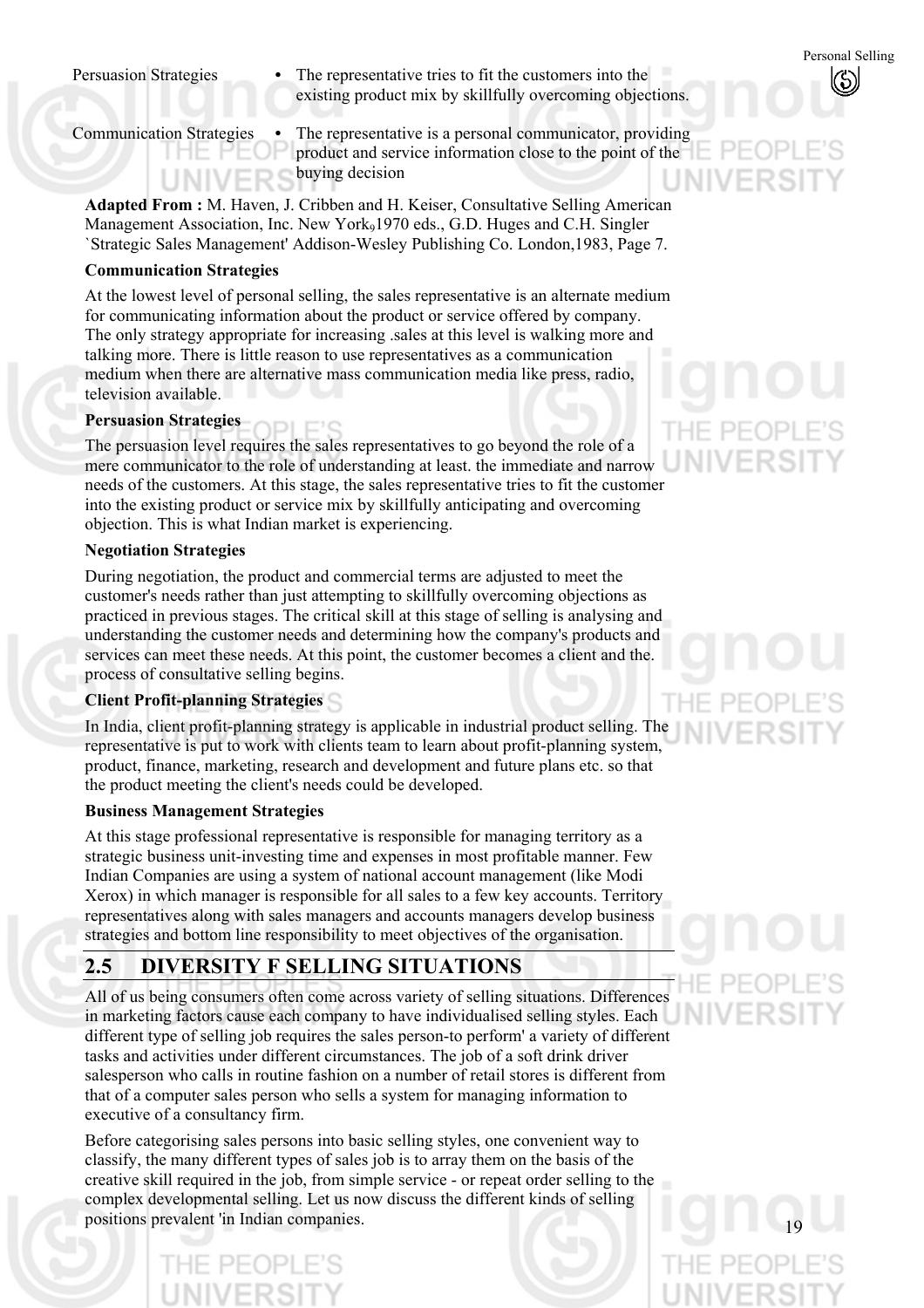Sales Management:

#### **Delivery Sales person**

Basic Function The primary job of the delivery sales person is to deliver the product e.g., soft drink, bread, milk etc. The selling responsibilities are secondary. Good service and a pleasant personality may lead to more sales.

- PF(

#### **Inside Order Taker**

The retail sales person standing behind a counter is an inside order taker. The customer comes to the sales person with the intention to buy a product or service, the sales person only serves him or her.

The sales person may use suggestion selling but ordinarily cannot do much more.

#### **Outside Order .Taker**

The soap or spices sales person calling on retailer is an outside order taker. They do little creative selling. In contract with store personnel these representatives actually may be discouraged from doing any hard selling. That task is left to executives higher in the hierarchy.

#### **Missionary Sales People**

These sales persons we not expected or permitted to solicit an order. Their job is to build goodwill or to educate actual or potential user or provide services for the customers, as in the case of Medical representatives, working for the pharmaceutical company.

#### **Creative Sales person of Tangible Products**

In sales job it is often difficult to conduct creative selling for tangible product such as vacuum cleaners, Automobiles, Airplanes, encyclopaedias etc. The job happens to be difficult because the customers may not be aware of their need for the product or they may not realise how new products can satisfy their wants better than those they are presently using. When the product is of a technical nature, this category may overlap that of the Sales Engineer.

#### **Creative Sales person of Intangible Product**

Saws of intangible products such as insurance, advertising services, consulting services, communication systems or educational programmes, require creativity of sales person to handle me situation. Generally selling the intangible products is difficult as their benefits cannot be demonstrated tangibly.

From the above mentioned variety of sales job it, is clear that different sales position require different amount and kinds of skills. In today's market where self service stores and counters have made the selling task easier, technically developed products or intangible items require greater amount of creativity and perseverance, on the part of sales person. To facilitate an understanding of the various roles of sakes person, they can be grouped into four task specific determinants such as, consultative, technical commercial and direct sales.

#### **Consultative Sales**

Consultative sales are characterised by the product or service that is sold at the higher level of an organisation e.g. computer system or management consultancy service. The decision to purchase such products involves higher capital outlay thus sales job requires a low key, low pressure approach by the sales person. It would also require a very strong knowledge about product, patience to discuss product with several people of organisation and potential benefits to the user. Even at times when the progress of sales slows down representative has to make creative and sensitive efforts to resume interest but without appearing to exert pressure on the prospect.

#### **Technical Sales**

The most distinctive characteristic of technical sales is the product knowledge required by its sales person, unlike the consultative sales, where sophistication in organisation relationship and persuasive ability we sales persons' most valuable assets. Even time required to sell the product is relatively less than consultative sales. Most of the technical purchasing. requires approval of several people but only one or two pups with technical knowledge influence decision. If the sales representative is able to satisfy; these people with product characteristics, application, installation process approval

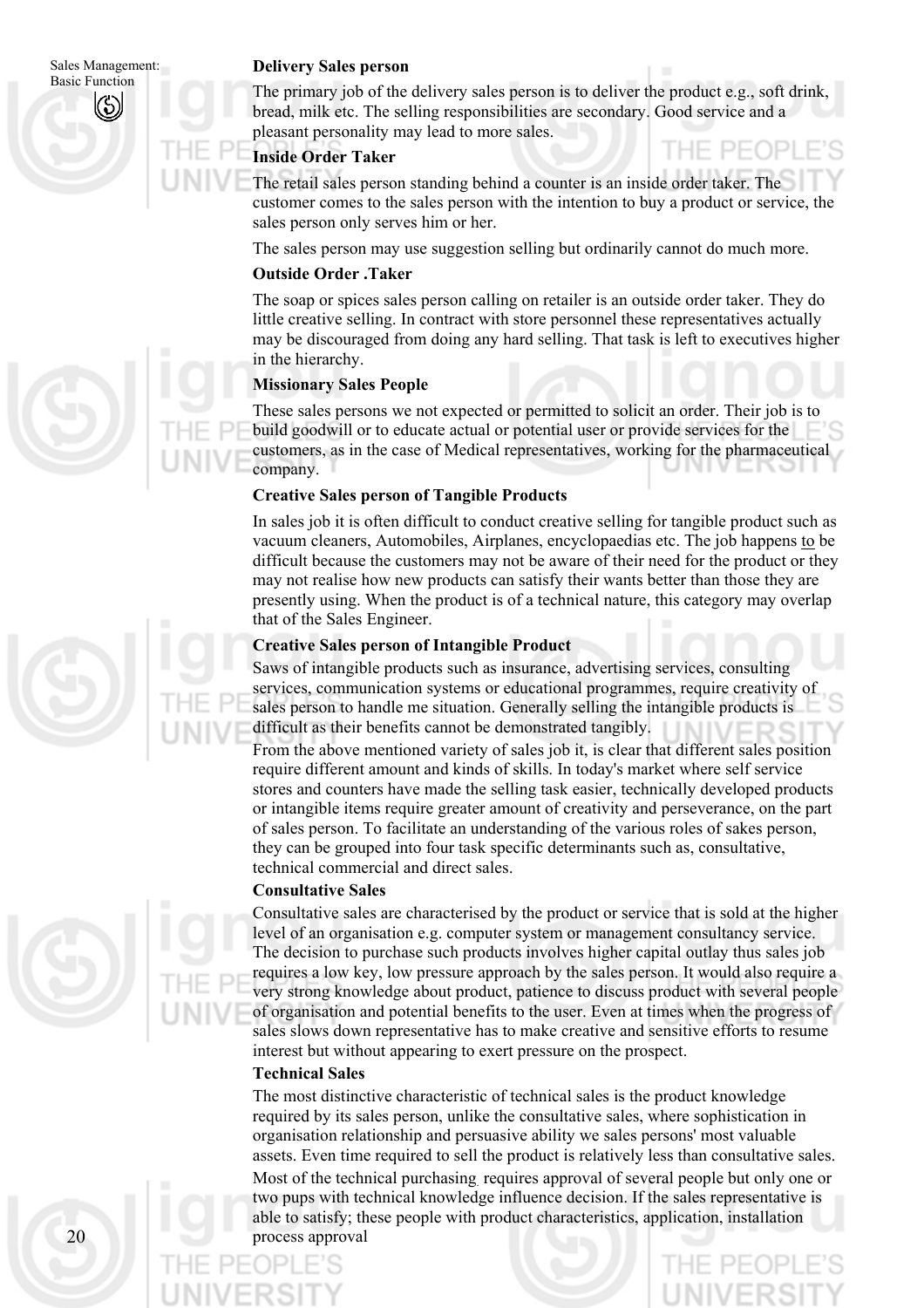from higher management is usually forthcoming. The technical sales persons though not strangers to the process of making a sale, are trained to utilise the rational approach; by going into details of product utility and features.

# **Commercial Sales**

This field generally includes non-technical sales to business, industry, government and non-profit organisation e.g., office equipment, wholesale goods, building products, business services and others. Unlike the previous two types, it is customary for the commercial sales person to make sales on first or second call. The process stresses approach to right person (decision maker), making a smooth presentation and closing the sales.

The field is composed of order takers, to follow up and maintenance of accounts and order getter, to develop new accounts. Since these require different approaches, they normally require different personality traits e.g. the order getter are more aggressive and more highly motivated.

#### **Direct Sales**

Direct sales are primarily concerned with the sales of products and services to ultimate consumers e.g. restaurants, door to door sales, insurance, enclyclopaedias, magazines etc. There is normally some emotional appeal associated with this type of selling, thus sales persons are required to possess strong persuasive ability. Often length of time to close sales is shortest in the case of above product categories. In fact, sales persons are trained to close the sales on the first visit because it is felt if consumers are given time, they will either cool off from buying or will buy from competitor.

#### **Activity 1**

- 1) Compare the following types of salesmen:
	- a) Missionary salesmen and Tangible product salesmen
	- b) Intangible product salesmen and Sales Engineer
	- c) Inside order taker and delivery sales person

.................................................................................................................................. .................................................................................................................................. .................................................................................................................................. .................................................................................................................................. .................................................................................................................................. .................................................................................................................................. ..................................................................................................................................

# **2.6 QUALITIES OF A, GOOD SALES PERSONNEL**

Some people says salesmen are born salesmen, while others believe that training can help in making good salesmen.

Irrespective of these opinions, good salesman has certain qualities and abilities as a result he is able to perform better than others. In this section we would discuss qualities of a good sales person.

Philip Kolter has identified two basic qualities of a good' sales person namely, empathy and persuasion. But others have listed more. Some of the qualities of a good sales person are as follows

- 1. **Ability to estimate customer's needs and desires:** He is alert and quickly determines what the customer wants and the best way to sell.
- 2. **Ambition:** He likes to do a good job and is interested in getting ahead with your company.

# **INIV**

Personal Selling

 $\mathcal{S})$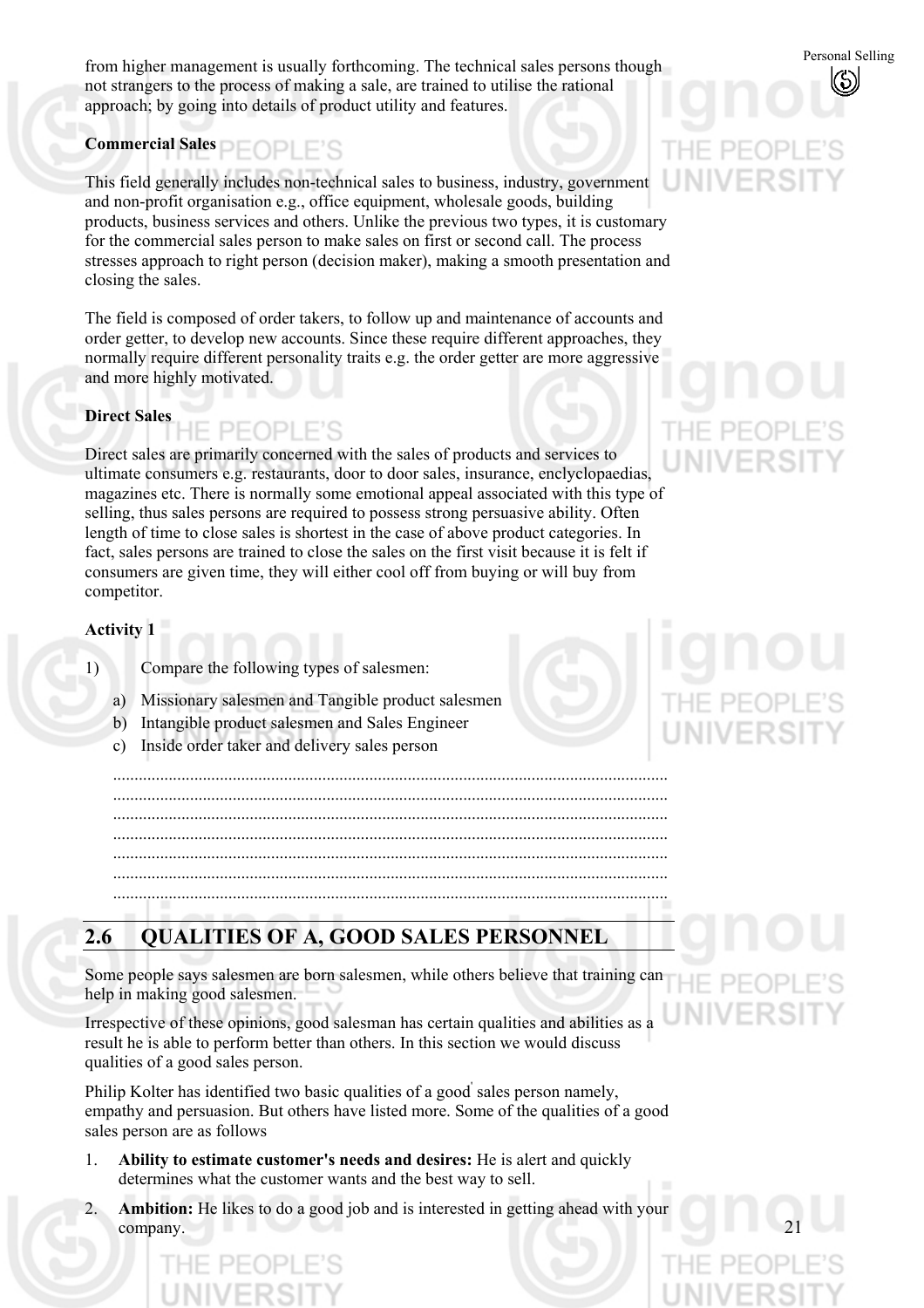Sales Management: Basic Function

3. **Appearance:** Appearances mean a lot toady and the successful salesman is neat and organised. He presents himself well in person. Also, he keeps his desk. books and manuals neat and ready for use.

**Business Sense:** He understands that you are in business to make a profit and quickly learns the ins- and -outs of your organisation.

5. **Courtesy:** He reveals a sincere desire to help customers and treats them as guests even when he visits their places of business.

- 6. **Creativeness:** Imagination, vision and the ability to create ideas make your man dynamic.
- 7. **Curiosity:** He wants to learn all he can about his job, his products and his customers.
- 8. **Enthusiasm:** There is nothing that can drain away a prospect's buying interest more than a half-dead salesman. Dullness should be left at home. A salesman must radiate enthusiasm during and after the sales call.
- **Figure Sense:** He should have the mathematical ability to figure and fill up order form correctly and to make the necessary reports.

**Flexibility:** A good salesman is able to adapt himself to a variety of customers. Each contact may require a adapting the sales talk, speech habits and even appearance.

- 11. **Friendliness:** A salesman should be able to make people like him and he must like to meet people.
- 12. **Handwriting:** He must write legibly so that his paper work can be readily understood by his office people and by his customers.
- 13. **Health:** Good health generates energy and energy is needed to sell. Poor health prevents many salesmen from fulfilling their potentials.
- 14. **Integrity:** A salesman must be trusted to do his job well. He cannot help but he successful when his customers trust him.

15. **Interest in his job:** He likes selling and working for your company. .

- 16. **Knowledge:** In some business, an applicant must also have a through knowledge of the highly specialized products or services his employer offers. In some cases, this knowledge can be gained only by years of experience.
- 17. **Loyalty:** He must be able to impress upon his customers the idea that his company is the best in the business.
- 18. **Mental abilities:** He has the intelligence to understand your products and those of your competitors. He must know how to use words, to understand and direct people' and to remember names and faces. He should also be able to understand prospective customers and know how to act under varying conditions.
- **Motivation:** He must have more than just an interest is selling. Psychologists have found certain predominant patterns in men who have become realty successfully sales men. They live in the present and not in the future. They do. want power over others and prefer not to work under close supervision.
- 20. **Originality:** He is constantly searching for new ideas to be used in selling your products and will suggest better ways of doing things.
- 21. **Persuasiveness:** Very few products of any type actually sell themselves. They must be sold. Your man must have the ability to get people to agree, There are situations when persuasiveness may vary keeping in view the consumer's response.
- 22. **Poise:** His maturity is reflected in his behaviour. He should be positive and confident, energetic and businesslike. He should be able to demonstrate to your customers that he knows what he is talking about.

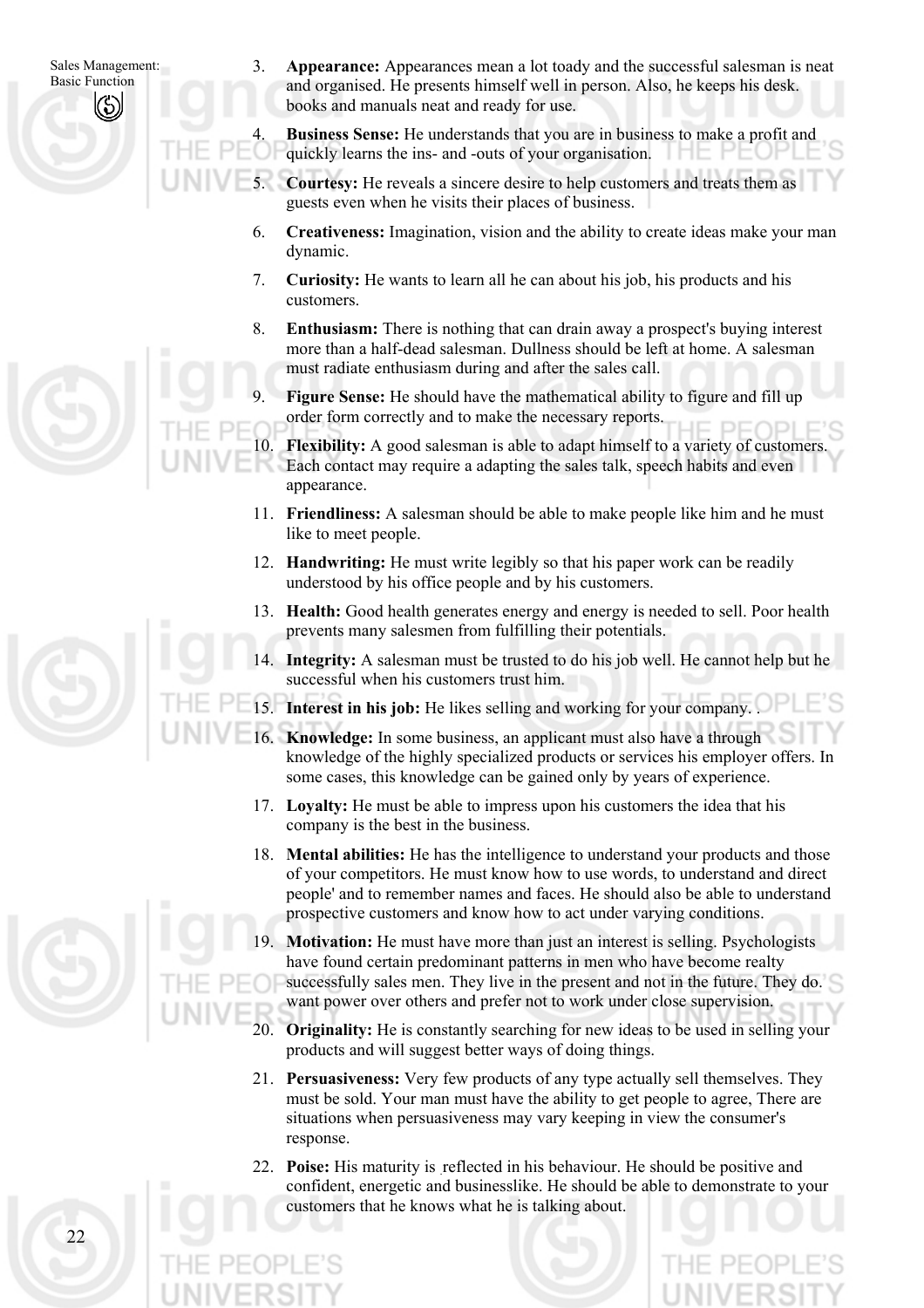- 23. **Self-starter:** Your man works well without constant supervision and is able to<br>make decisions on his own make decisions on his own.
- 24. **Speech:** He can speak clearly and maturely in a natural tone. He can emphasize sales points with sincerity and friendliness.
- 25. **Speech:** He can speak clearly and maturely in a natural tone. He can emphasize sales points with sincerity and friendliness

# **2.7 THE SCOPE OF ACTIVITIES IN SALES SITUATIONS**

A typical day in a sales person's life includes making certain number of calls, opening of new accounts, analysing the account lost, if any, sales presentation, closing of initiated sales preparing daily reports and keeping records of transactions. We would now discuss some of the important activities.

### **Problem Solving Activity for the Customer**

Problem solving requires substantial knowledge and decision making skill. In the case where prospective. customers are not aware of utility of products or services in question, there is a problem. The sales person can contribute by identifying and suggesting best solution for it. In many sales situations, these activities make up a substantial part of the total sales effort.

### **Co-ordinating Buyers and Sellers Activities**

With the multifarious and complex system of todays business situation there is a need for a catalyst to bring together and work with the parallel departments of supplier and customer.

Most of the sales persons are in position to perform this function.

#### **Attending Conventions**

In conventions organised by company, sales persons interact with their peers about work situations and problems and arrive at a consensus of opinion on issues which impinge on their work. Conventions range in nature from company convention to industry -,convention. They may be local, national or international in nature. These are important motivational and inspirational tools for the sales persons whose broad purposes are to:

- a) Provide strength to the sales persons identity with the company to executive.
- b) Exchange information with sales persons.
- c) Provide specialised training.
- d) Provide sales persons with a change of pace.

PEOPL

#### **Attending Trade Show**

Trade shows are held seasonally or annually. Sales persons usually attend these trade fair not only to achieve sales, but also to understand competition's products and prices. Technological advancement in different area is also communicated to them through these trade shows. Ever since Trade Fair Authority of India has been set up various types of fairs and exhibitions including the Annual India International Trade Fair are being held more regularly.

## **Attending Educational Workshops -**

Many lines of sales work afford the opportunity for continued formal education throughout a career. Many companies like NTPC, GNGC, TISC®, etc. require their sales persons to follow a continued programme of studies in addition to company training.

#### **Keeping Records**

The job of sales person is not finished until the paper work is completed. A sales person has to prepare daily call reports including new accounts opening report, account closing reports etc. It is understandable that these records not only keep track of their day to day activities, but also provide past and present data to undertake any future assessment.

F PF(

 $HF$  PF(

UNIVERSIT

THE PEOP UNIVERSIT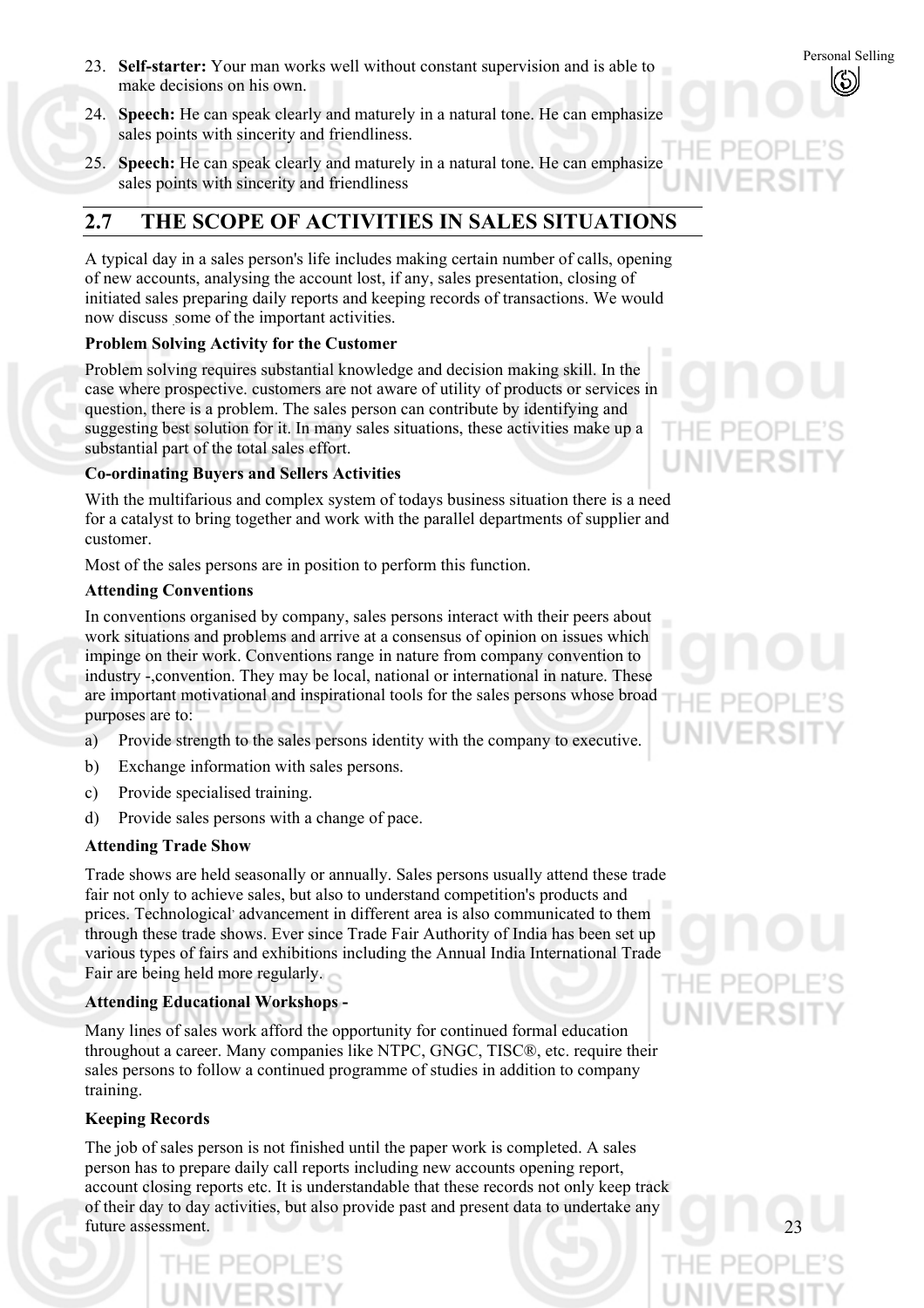| Sales Management:     |               | Activity2                                                                                                            |
|-----------------------|---------------|----------------------------------------------------------------------------------------------------------------------|
| <b>Basic Function</b> |               | How would the selling job differ for following situation? What would be the most<br>important activity for each Job? |
|                       |               | Indian Hotels (Taj Group) representative selling services to executive of<br>company.                                |
|                       | b)            | Photophone Co. (riot Shot) sales person selling camera to photo studio.                                              |
|                       | $\mathbf{c})$ | Hindustan Levers Sales re presentative selling soap and oil to general merchant                                      |
|                       | d)            | Readymade garment shop sales person selling to customer.                                                             |
|                       | e)            | Wellcome Burrough's pharmaceutical representative calling on the medical<br>practitioner.                            |
|                       | $\uparrow$    | Hindustan Computer Ltd. sales person selling computer to professionals.                                              |
|                       |               | Snowhite salesmen selling apparels at his exclusive showroom.                                                        |
|                       |               |                                                                                                                      |
|                       |               |                                                                                                                      |
|                       |               |                                                                                                                      |
|                       |               |                                                                                                                      |
|                       |               |                                                                                                                      |
|                       |               |                                                                                                                      |
|                       |               |                                                                                                                      |

## **2.8 SUMMARY**

Today personal selling has become a challenging profession. There has been a significant change in its role from being a simple order taker to that of an order maker or consultant to the buyers. Modem sales person understand that they are the major link in the total marketing strategy for the company. If a company wants to maximize the effectiveness of its marketing programme, the personal selling effort must be effectively integrated with the other elements of the marketing mix.

.................................................................................................................................

More specifically this unit sought to highlight the importance of personal selling, various selling jobs, diversity of selling situations, and its relationship with marketing mix and process. With the growing complexity of products, importance of personal selling has increased. They now act as introducers, intelligent communicator as well as demand pushers and also add unique utility to product. Their role has changed drastically from being a simple communicator to business manager. In order to be successful a: sales person must possess a set of personal, product related and functional qualities, as variety of analytical and. administrative duties are important component of the job. Before approaching a prospect every sales person is advised to do bit of homework regarding company's name, size, authority concern and general requirement. While meeting the prospect, sales person should introduce himself, his company and the product under promotion. Product presentation and ovdreoming of customer objections, leads to convincing the customer and results- in the closing of mutually satisfying sale.